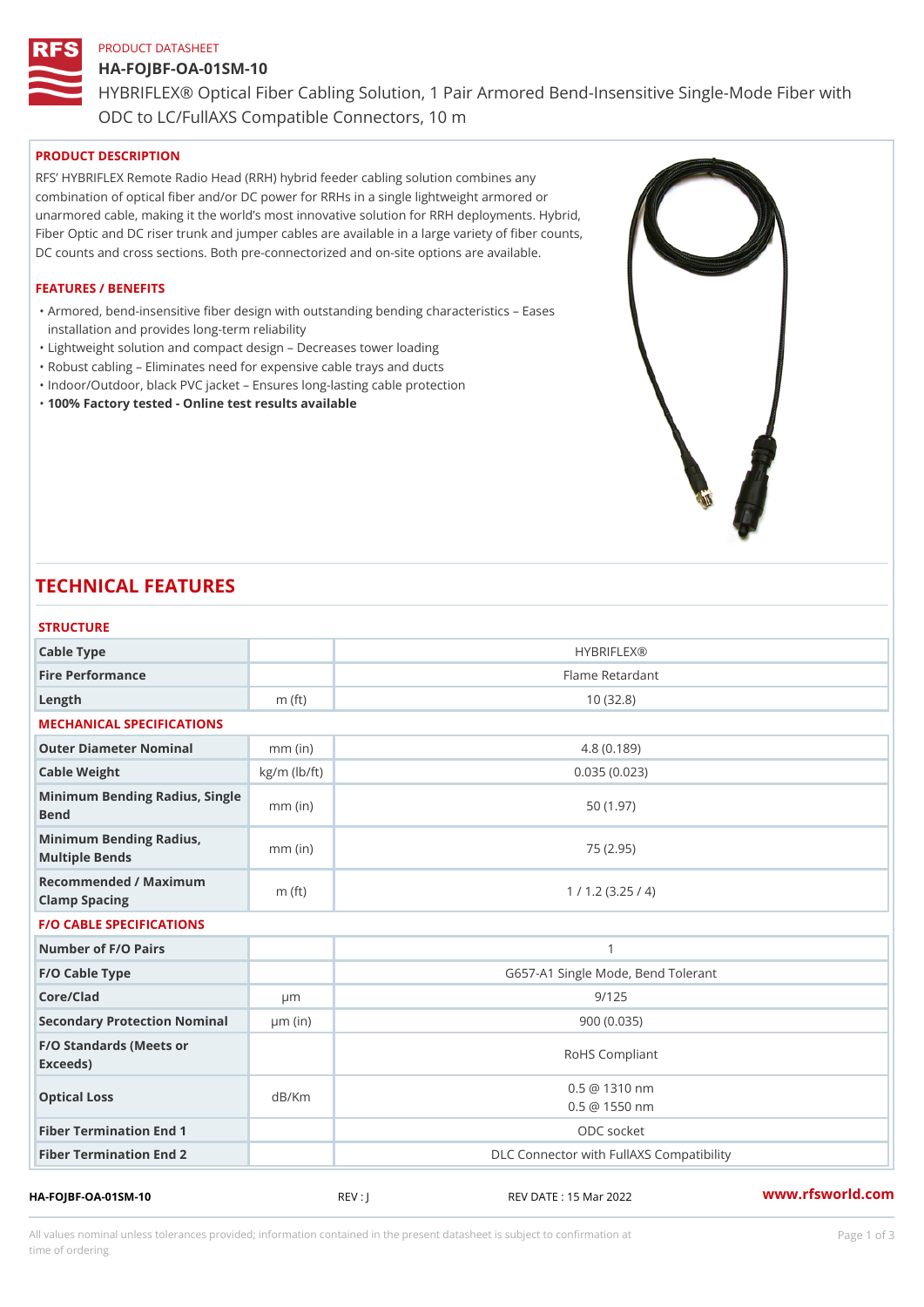## PRODUCT DATASHEET

# HA-FOJBF-OA-01SM-10 HYBRIFLEX® Optical Fiber Cabling Solution, 1 Pair Armored Bend-Inse ODC to LC/FullAXS Compatible Connectors, 10 m

| CABLE JACKET                                    |                             |                                              |
|-------------------------------------------------|-----------------------------|----------------------------------------------|
| UV-Protection Individual and<br>External Jacket |                             | Yes                                          |
| Jacket Material                                 |                             | Flame Retardant, Indoor/Outdoor, Black, LSZH |
| Armor Type                                      |                             | Metal Armored Tube                           |
| Diameter Corrugated Armomm (in)                 |                             | 2.8(0.11)                                    |
| TESTING AND ENVIRONMENTAL                       |                             |                                              |
| Storage Temperature                             | $^{\circ}$ C ( $^{\circ}$ F | $-40$ to $70$ ( $-40$ to $158$ )             |
| Operation Temperature                           | $^{\circ}$ C ( $^{\circ}$ F | $-40$ to 65 ( $-40$ to 149)                  |
| Installation Temperature                        | $^{\circ}$ C ( $^{\circ}$ F | $-20$ to 65 ( $-4$ to 149)                   |

# EXTERNAL DOCUMENT LINKS

NOTES

Installation Guidelwin bosad On-line Factory Te[s](https://www.rfsworld.com/pictures/userfiles/programs/AAST Latest Version.zip)teResults: [FullAXS Compatible Connector: Ins](https://www.rfsworld.com/images/hybriflex/hybriflex_fullaxs_compatible_install_guidelines_603400164_revb.pdf)tallation Guidelines

## ADDITIONAL ASSEMBLIES - ODC TO DLC

| $L$ ength, $rn$ | Model Number                   |
|-----------------|--------------------------------|
|                 | $HA - FOJBF - OL - 01SM - 1$   |
| 3               | $HA - FOJBF - O L - 01SM - 3$  |
| 5               | $HA - FOJBF - O L - 01SM - 5$  |
| 1 <sub>0</sub>  | $HA - FOJBF - O L - 01SM - 10$ |
| 20              | $HA - FOJBF - O L - 01SM - 20$ |

| Length, m | Model Number       |
|-----------|--------------------|
| 3         | $FOJBF-OBO1S-OO3M$ |
| 5         | $FOJBF-OBO1S-OO5M$ |
|           |                    |

## ADDITIONAL ASSEMBLIES - ODC TO DLC/FULLAXS

| Length, m | Model Number                  |
|-----------|-------------------------------|
|           | $HA - FOJBF - OA - 01SM - 1$  |
| 3         | $HA - FOJBF - OA - 01SM - B$  |
| 5         | $HA - FOJBF - OA - 01SM - 5$  |
| 10        | $HA - FOJBF - OA - 01SM - 10$ |
| 20        | $HA - FOJBF - OA - 01SM - 20$ |
| 30        | HA-FOJBF-OA-01SM-30           |

## ADDITIONAL ASSEMBLIES - ODC TO DLC/NB ADDITIONAL ASSEMBLIES - ODC TO DLC/R2CT

| Length, m      | Model Number       |
|----------------|--------------------|
| 3              | $FOJBF-OCO1S-OO3M$ |
| 5              | $FOJBF-OCO1S-OO5M$ |
| 1 <sub>0</sub> | $FOJBF-OCO1S-010M$ |
| 20             | $FOJBF-OCO1S-020M$ |

# HA-FOJBF-OA-01SM-10 REV : J REV DATE : 15 Mar 2022 WWW.rfsworld.com

All values nominal unless tolerances provided; information contained in the present datasheet is subject to Pcapgelio an atio time of ordering